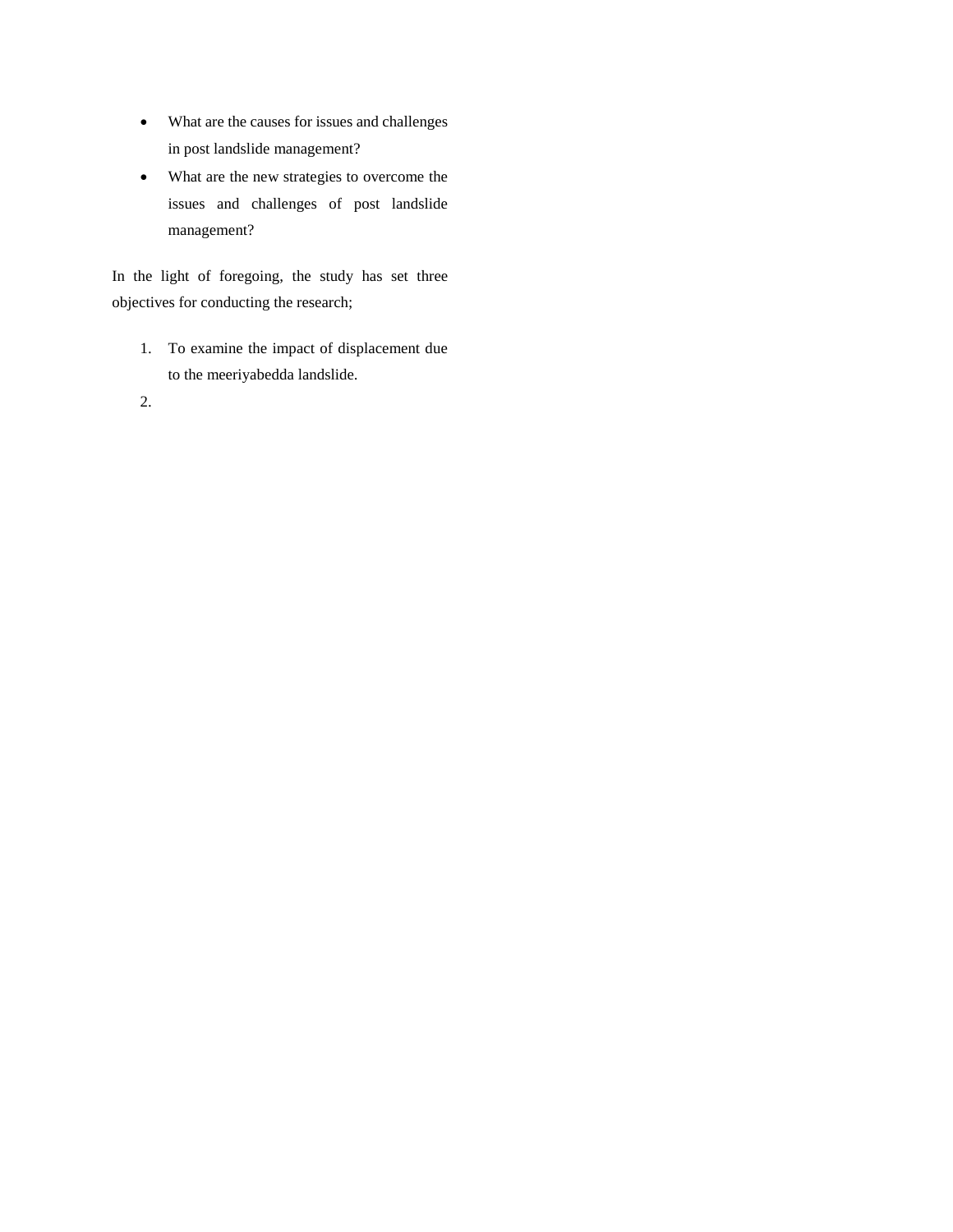be assumed to affect in positive and negative mean on post landslide management. Those factors here are established as independent variables (Xi-Xn) as shown in the Figure 5.1;

**Figure 4.1:** Dependent variable and assumed independent variables



### **4.2. Hypotheses**

Null and alternative hypothesis are created for this study shown as follows;

 $H_0$  – "There is no impact of selected variables such as rules and regulations, institutional co-operation, availability of resources, involvement of the government and attitude of the people on issues and challenges of urban flood hazard management''

H1 – "There is an impact of selected variables such as rules and regulations, institutional co-operation, availability of resources, involvement of the government and attitude of the people on issues and challenges of urban flood hazard management''

## **4.3. Sampling**

Haldummulla DSD located, from North to Haputale DSD, from South to Monaragala and Rathnapura districts, from East to Monaragala district and from west to Nuwara Elliya district in Uva province in Sri Lanka. The extent of the Haldummulla DSD is 430.5 Km<sup>2</sup> and it includes 39 Grama Niladhari divisions. Majority of the area located in 305-1400m elevation (1000-3000 feet), minor parts of the area located in 150-305m elevation (500-1000 feet) in Haldummulla DSD (Resource Profile; 2015).

**Figure 4.2.** Haldummulla Divisional Secretariet Division



The total population of this study represents the all affected people from Meeriyabedda landslide in 2014. They have categorized as resettled, returnees and living with friends and relatives. Sample population of this study was selected from these three categories. It was suggested that; select 50% from the total population of living under three categories by using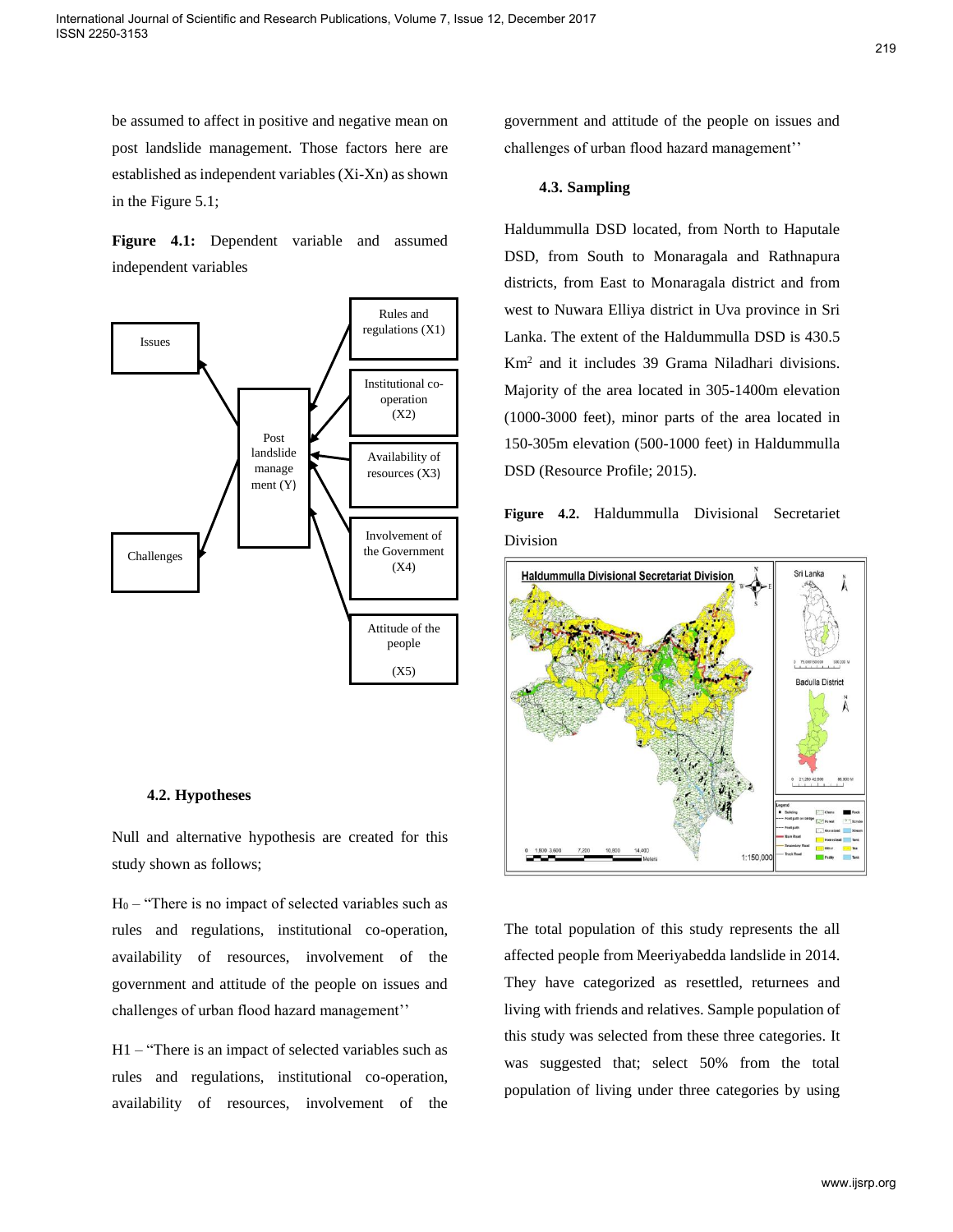the snow ball sampling. The sample size as shown in table 4.1.

|  |  |  | Table 4.1. Sample Population |
|--|--|--|------------------------------|
|--|--|--|------------------------------|

| <b>Resettled</b>   | <b>Returnees</b> | Live with   | <b>Total</b>      |
|--------------------|------------------|-------------|-------------------|
| <b>Population</b>  |                  | relatives   | <b>Population</b> |
| <b>76 Families</b> | 12 Families      | 04 Families | 92 Families       |
| <b>Resettled</b>   | <b>Returnees</b> | Live with   | <b>Total</b>      |
| <b>Population</b>  |                  | relatives   | <b>Population</b> |
| $76/2 = 37$        | $12/2 = 6$       | $4/2 = 2$   | 45 Families       |
| Families           | Families         | Families    |                   |

# **4.4. Data collection**

The primary and secondary data collected by using the following methods:

Primary sources – Questionnaire, Observations, Formal and informal discussions.

Secondary sources – books, journals, institutional reports, web sources.

## **4.5. Analysis of data**

Data analysis of the study may concern qualitative techniques as this research belongs to the quantitative research. Therefore, descriptive methods used for the data analysis by using;

- Graphs
- Pictures
- Tables

In addition to that, as this research mainly concerns the qualitative data, it used the qualitative data analysis techniques also such as content analysis. Accordingly, this research mainly based on the descriptive analysis.

# **5. Results and discussion**

### 5.1. Nature of post landslide management

For the clear identification on nature of post landslide management, it divided into three categories as mentioned below.

- Emergency Response and Relief
- $\triangleright$  Short term: Recovery and Rehabilitation
- $\triangleright$  Long term reconstruction and development

Among those three phases, emergency response and relief as well as short term recovery and rehabilitation processes were succeeded than the long term reconstruction and development.

| Table 5.1. Success of the Emergency Response |  |  |  |
|----------------------------------------------|--|--|--|
|----------------------------------------------|--|--|--|

|                          | Most<br><b>Succes</b><br>sful | Successful | Unsuccessful |
|--------------------------|-------------------------------|------------|--------------|
| Rescue                   |                               |            |              |
| Evacuation               |                               |            |              |
| Camping<br>process       |                               |            |              |
| Donation<br>Distribution |                               |            |              |

Emergency response and relief includes several activities such as rescue, evacuation, camping process and donation distribution. Among them, immediate rescue process implemented during just after the disaster and people have been evacuated with the guidance of DMC in Badulla district. As well as they requested public support from the people, who are capable to support for the tri-forces. The rescue process and evacuation were most succeeded in this case with the involvement of government agencies and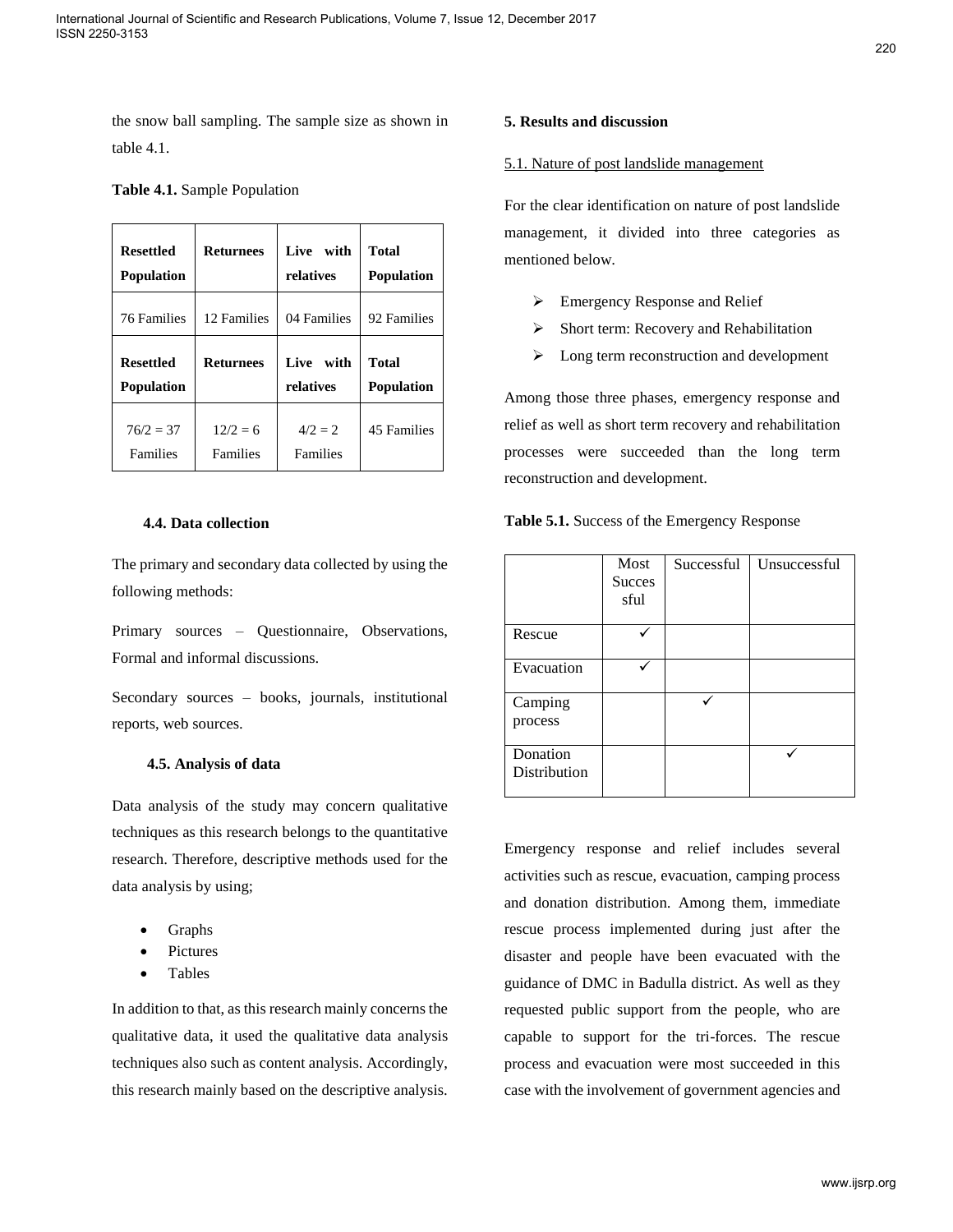tri forces. After the evacuation affected community were moved to several temporary camps such as Poonagala Tamil School, Poonagala Sinhala School, Gapkade camp. The government were provided basic needs of the affected community like foods, cloths, sanitary facilities and other things which they want. But according to the affected community's opinion, unequal distribution of donations was major issue that occurred in the emergency response phase as some of people were highly supported while others having less attention even for their basic needs.

**Table 5.2.** Success of the Short term Recovery and Rehabilitation

|                                                              | Most<br><b>Success</b><br>ful | <b>Success</b><br>ful | Unsuccessful |
|--------------------------------------------------------------|-------------------------------|-----------------------|--------------|
| Camping<br>Process                                           |                               |                       |              |
| Donation<br>Distribution                                     |                               |                       |              |
| Restoration of<br><b>Basic</b><br>Service,<br>Infrastructure |                               |                       |              |
| Restoration of<br>Livelihoods                                |                               |                       |              |

Short term recovery and rehabilitation includes the restoration of basic services, infrastructure and livelihood. In here, camping process considered under the short term recovery also as IDPs were lived nearly two years in welfare centers after the disaster. Donations were equally distributed among the people in here than the emergency response as people said. But restoration of basic services such as communication and electricity as well as restoration of infrastructure facilities like roads, water supply were delay to reconstruct because of inadequate attention of the government. Therefore, returnees also had to stay considerable time in welfare centers. Not only that, the government support for restoration livelihoods of IDPs also very less as the people mentioned.

**Table 5.3.** Success of Long term Reconstruction and Development

|                                       | Most<br><b>Success</b><br>ful | <b>Success</b><br>ful | Unsuccessful |
|---------------------------------------|-------------------------------|-----------------------|--------------|
| Land<br>selection for<br>Resettlement |                               |                       |              |
| Resettlement                          |                               |                       |              |
| Accessibility<br>to<br>Livelihoods    |                               |                       |              |
| Post<br>Resettlement<br>Assistance    |                               |                       |              |

All the activities regarding to the long term reconstruction and resettlement process related to the Meeriyabedda landslide were failed as shown by the above table. It took long time period for the land selection and other pre resettlement activities also. Therefore the resettlement procedure also delay and many failures occurred like poor accessibility to livelihoods and lack of socio cultural values. After the resettlement, it is essential to have post resettlement assistance from the government to recover as soon as possible. But there was no any assistance after the resettlement. Therefore easily it can be recognized as shown by the above tables, most of the issues of post landslide management were occurred in long term reconstruction and development procedure.

# 5.2. Impact on Landslide Induced Internal Displacement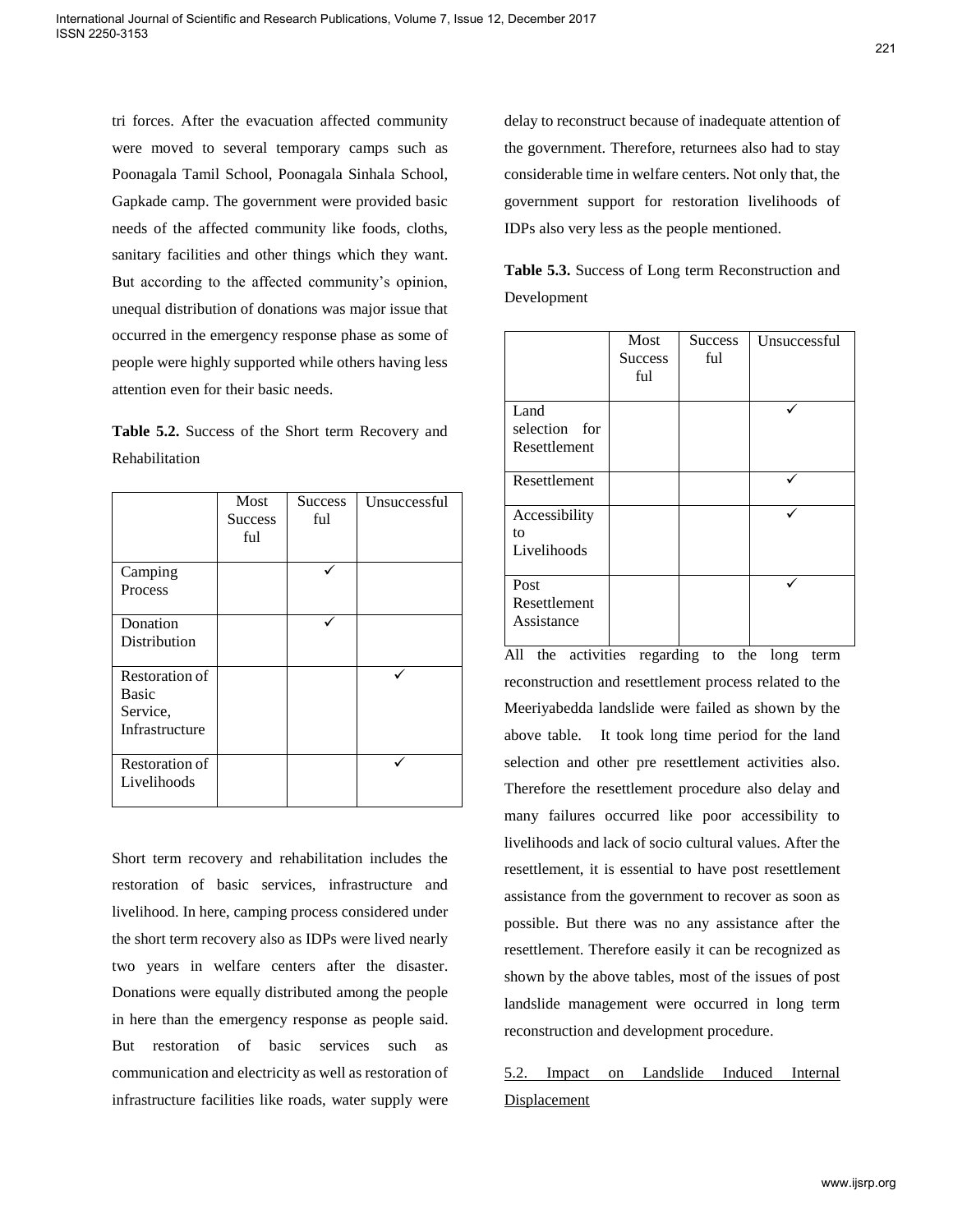The impact of landslide induced displacement can be categorized as follows.

- Social impact
- Economic impact
- Cultural impact

Social impact have been identified based on the impact on family, social relationship, education and health. Deaths, furiously injured and physical disable situations could be identified as the social impact on family. Accordingly 14 deaths were reported while furiously injured and physical disable people reported as 08 altogether. When concerning the economic impact, their livelihoods have been fully, partially and less damaged as shown by below chart.

# **Figure 5.1.** Impact on Livelihood



Accordingly 28 families or the 61% have completely loss their livelihoods while partially and less damage reported 17% and 7% respectively. It have been discovered that, economic impact was higher than the socio and cultural impact in case of Meeriyabedda.

# 5.3. Issues and challenges of post landslide disaster management

The total process of resettlement and rehabilitation is examined under this theme. The discussion on this matter will be forwarded as follows.

- Issues of emergency response and relief phase
- > Issues of short term recovery and rehabilitation process
- > Issues of long term reconstruction and development process
- $\triangleright$  Issues regarding to these three phases as well the causes for the issues also identified for the minimum clarification. Accordingly,

**Table 5.4.** Issues and causes of Emergency Response and Relief

| <b>Issues</b>                                                                        | <b>Causes</b>                                                                        |
|--------------------------------------------------------------------------------------|--------------------------------------------------------------------------------------|
| Unequal distribution<br>of<br>donations                                              | Lack of strong institutional<br>arrangements, Lack<br>οf<br>responsibility provision |
| Inability to attending schools<br>to school children                                 | Failures in providing<br>educational facilities at the<br>initial stages             |
| Socio cultural issues                                                                | Lack of socio cultural studies<br>of the community Attitudes<br>of the people        |
| Delay of construction of the<br>damaged roads and other<br>infrastructure facilities | Lack of institutional support,<br>Lack of<br>responsibility<br>provision             |

## Source: Field Survey, 2016

Accordingly it can be identified that, most of the issues reported such as unequal distribution of donations, socio cultural issues, delay of construction of infrastructure facilities have occurred due to the lack of strong institutional arrangements. These issues were reported from both phases such as emergency response and short term recovery and rehabilitation phases as shown by the table 5.4 and 5.5.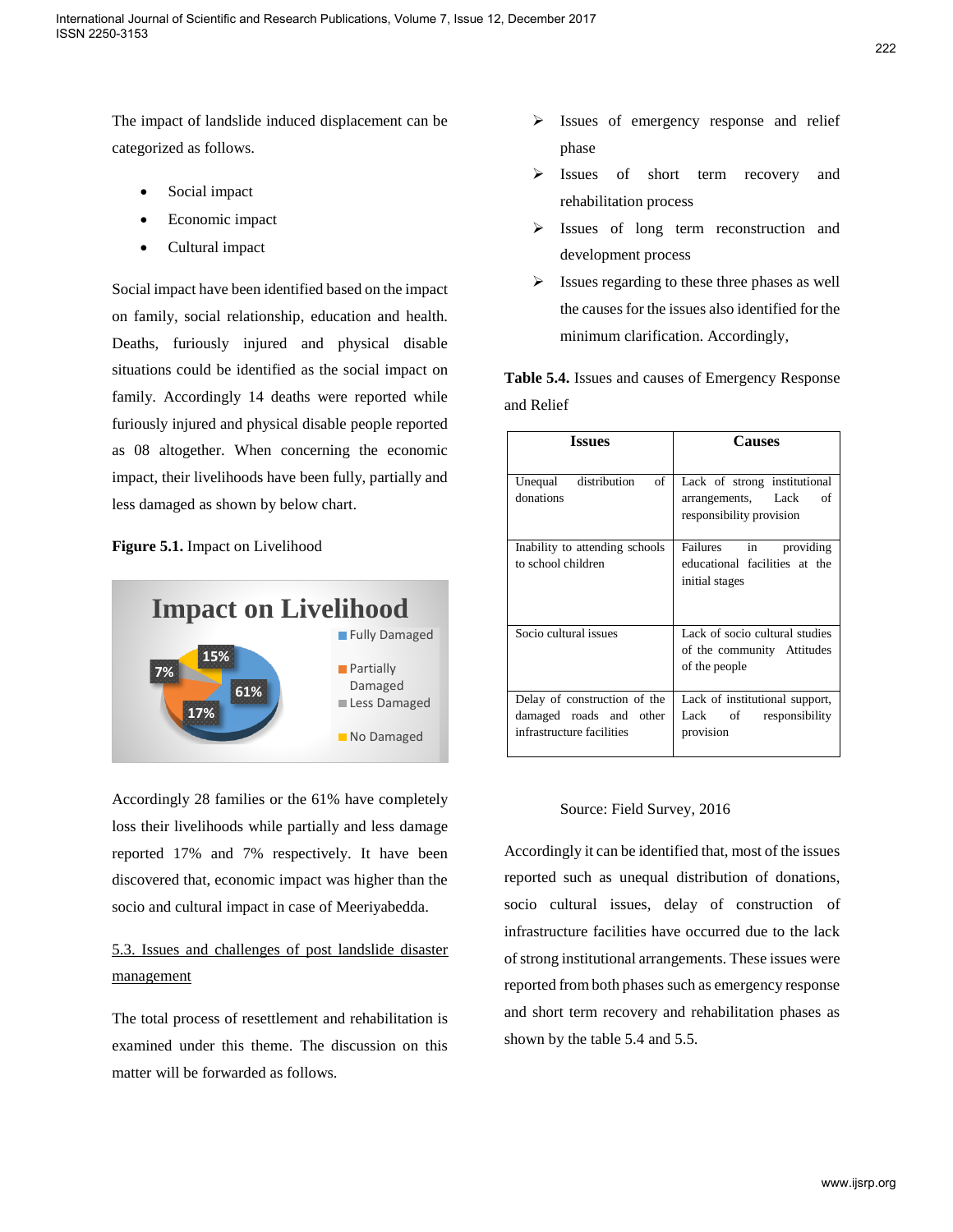**Table 5.5.** Issues and causes of Short term Recovery

and Rehabilitation Phase

| <b>Issues</b>                                    | <b>Causes</b>                                                                      |
|--------------------------------------------------|------------------------------------------------------------------------------------|
| distribution<br>of<br>Unequal<br>donations       | Lack of strong institutional<br>arrangements, Less<br>οf<br>satisfaction of people |
| Conflicts between host and<br>affected community | Lack of social consideration.<br>Negative attitudes of the<br>people to commitment |
| Socio cultural issues                            | Lack of socio cultural<br>studies, Attitudes of the<br>people                      |
| of<br>infrastructure<br>Lack<br>facilities       | Lack of consideration of<br>basic needs of the people                              |

Source: Field Survey, 2016

Addition to that, prominent issues and causes were identified under the phase of long term reconstruction and development also.

- $\triangleright$  Long delay in resettlement implementation
- > Land selection, Houses designing and construction issues
- Unexpected disasters Eg: Wild Elephant threat
- Newly constructed houses have been abandoned for not having any means of livelihood opportunities at or near to the resettlement
- $\triangleright$  Newly constructed houses have been abandoned due to poor accessibility to existing public and social infrastructure

The major issue was the long delay in resettlement implementation as the result of poor institutional arrangements, lack of community participation and informal involvement of the government. The new resettled area has been also just identified disaster prone area and it proves the mechanism failures. These

are also occurred lack of interdisciplinary teams for specific functions. Among the three phases discussed above, the later one has several issues recorded. The study revealed that most of the issues emerged due to the lack of major institutional arrangements.

### **5. Conclusion and recommendation**

Despite Haldummulla DSD is declared as a landslide prone area by the authorities, people have neglected the warning due to different reasons. Most significant factor is most of them did not have option to leave their place of origin. The awareness of the post landslide management is very less among the vulnerable community.

Most of issues as well as challenges were identified under the phase of long term reconstruction and development. The lack of strong institutional arrangements has caused to arise this situation. In addition, it can be concluded people's attitudes also make considerable influence to increase the complexity of the issues and challenges of post landslide management. By going through the findings it can be recommended that,

- $\triangleright$  Establish a proper mechanism to enhance the institutional coordination and commitment.
- $\triangleright$  Update the laws of environmental protection and to implement them at any circumstances.
- Promote regular land use and limit the cultivations at steep slopes
- $\triangleright$  Modern methods for protecting the lands from soil erosion
- > Maintain a proper hydrological system

### **6. References**

[1] Abansi, L. and Dizon, M. (2013), Post-Disaster Rehabilitation and Recovery,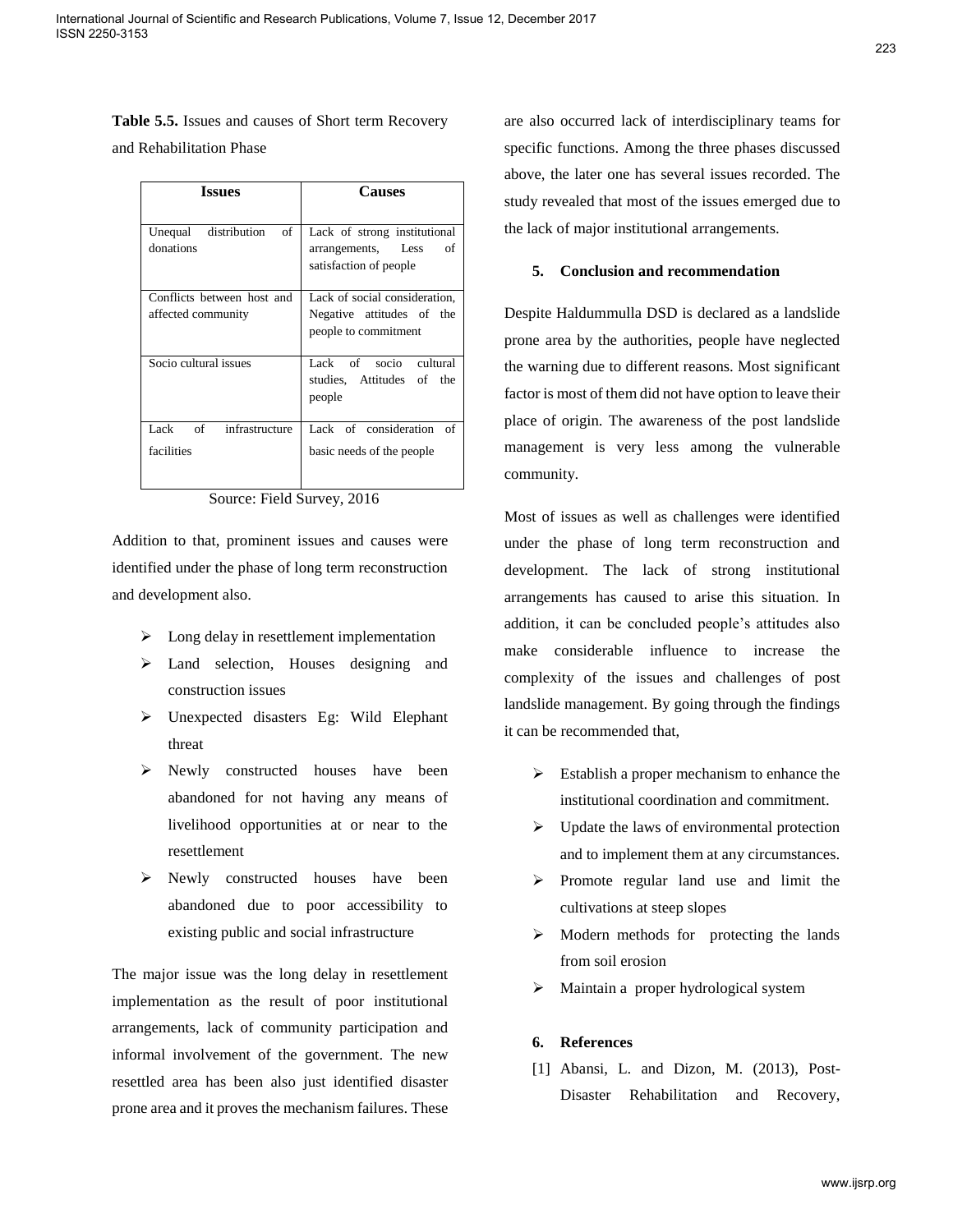Knowledge and Training Resource Center on Climate Change and Disaster Risk Reduction.

- [2] Asian Disaster Preparedness Center (2012), Demonstration Housing Construction for Landslide and Flood Prone Areas (A case study from Ratnapura, Sri Lanka).
- [3] Bandara, S.M.R. (2015), Overcoming Landslide Issues and Effects, Human Settlements & Social Development of Plantation Community.
- [4] Central Board of Secondary Education (CBSE), (2006), Natural Hazards and Disaster Management, Delhi: Preet Vihar.
- [5] Cernea, M. (2008), Impoverishment Risks, Risk Management, and Reconstruction: A Model of Population Displacement and Resettlement.
- [6] Chang, Y., Wilkinson, S., Seville, E., Potangaroa, R., (2010), Resourcing for a resilient post- disaster reconstruction environment". International Journal of Disaster Resilience in the Built Environment, Vol. 1 Iss 1 pp. 65 – 83.
- [7] Cruden, D.M., (1991), A simple definition of a landslide. Bulletin of the International Association of Engineering Geology 43: 27– 29.
- [8] Deheragoda,C.K.M., (2008), Social Impact of Landslide Disaster with Special Reference TO Sri Lanka. Vidyodaya J of Humanities and Social Seience, Vol 02 pp 133-160.
- [9] Fernando, R.L.S., Kumari, M.S.D., (2014) Recovery after Disaster - Problems and Prospects: The Case of Koslanda - Meeriyabedda Landslide in Sri Lanka.
- [10]Highland L.M., Bobrowsky P., (2008), The Landslide Handbook— A Guide to Understanding Landslides; U.S. Geological Survey, Reston, Virginia
- [11]Handbook for Preparing a Resettlement Action Plan; Handbook for Preparing a Resettlement Action Plan; 2002
- [12]Keraminiyage K., Piyatadsananon P., (2013),Achieving success in post-disaster resettlement programmes through better coordination between spatial and socioeconomic/cultural factors, International Journal of Disaster Resilience in the Built Environment, Vol. 4 Iss 3 pp. 352 – 372
- [13]Nelson S.A., (2014) Natural Hazards and Natural Disasters, International Journal of Disaster Management, Vol. 4, pp1-9.
- [14]Scott, M. (2014) Natural Disasters, Climate Change and Non-Refoulement: What Scope for Resisting Expulsion under Articles 3 and 8 of the European Convention on Human Rights? Vol. 26, No. 3, 404–432
- [15] Silva, D and Chandrasekera, (2000), "Landslide history along the displacement in Sri Lanka".
- [16]Vijekumara, P.A. (2015) "A Study on the Resettlement Planning Process Applied in Post-Landslide Disaster Resettlement Projects in Sri Lanka", Human Settlement Planning and Training Division, National Building Research Organization.
- [17]WORLD BANK (2004) 'Ethiopia Voluntary Resettlement Program, Diagnostic Mission, June 10 to 22 2004: Aide Memoire', Washington.